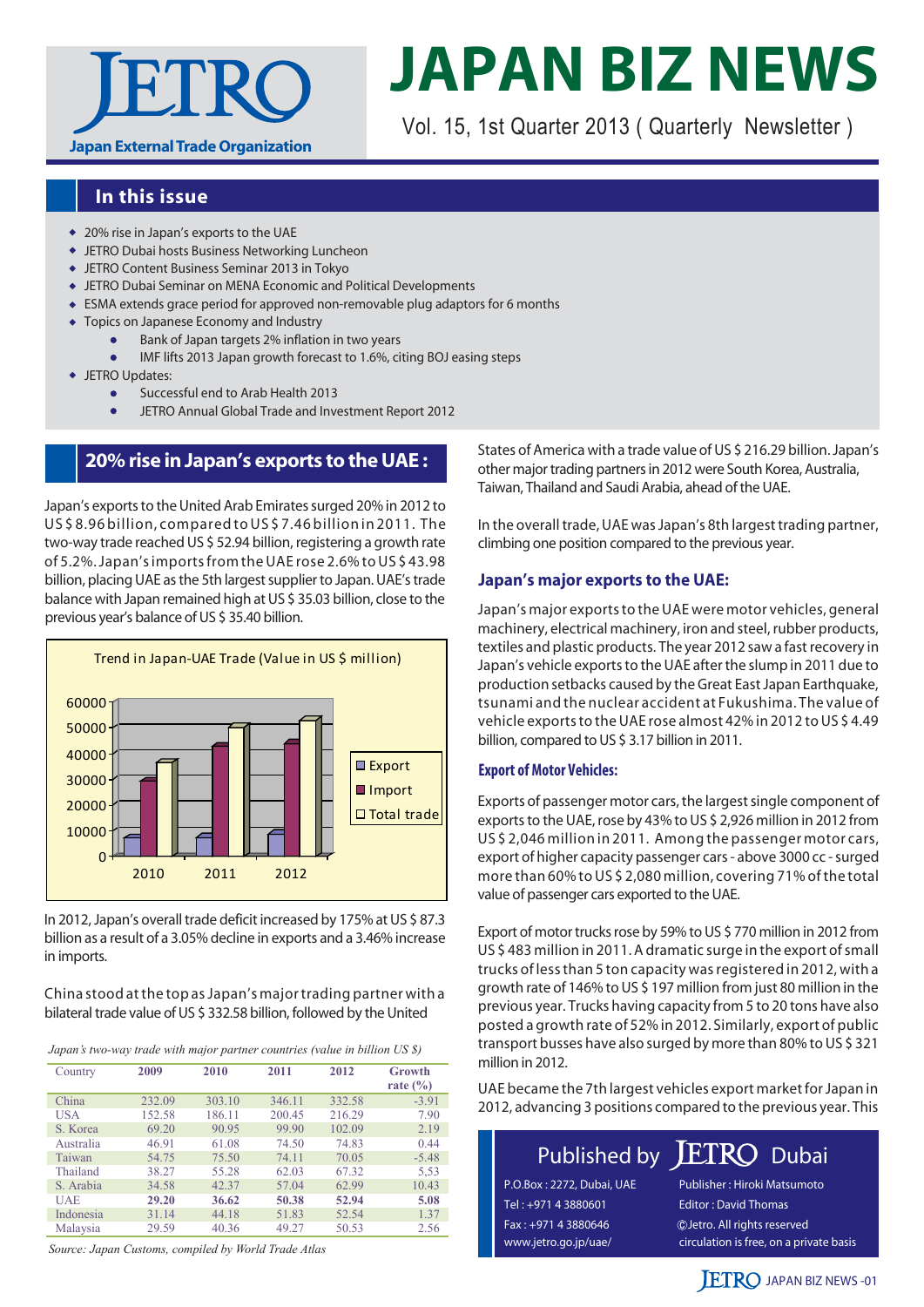improvement raised UAE's share in Japan's vehicle export markets in the world from 2.14% in 2011 to 2.76% in 2012. USA remained to be the top market of Japanese vehicles, valued nearly at US \$ 50 billion in 2012, compared to US \$ 41 billion in 2011. China remained at a distant 2nd position with a value of US \$ 13.5 billion, 12.4% less than the value in 2011. Australia, Russia Thailand and Canada occupied the 3rd position to the 6th position.

| Japan's vehicle exports to the UAE (not including railway) (value in million US \$) |  |
|-------------------------------------------------------------------------------------|--|
|-------------------------------------------------------------------------------------|--|

| <b>Description</b> | 2010    | 2011    | 2012    | Growth % |
|--------------------|---------|---------|---------|----------|
| Vehicles           | 3,489.7 | 3,174.5 | 4.492.8 | 41.53    |
| Passenger Cars     | 2443.8  | 2,046.2 | 2,926.2 | 43.01    |
| Trucks             | 470.9   | 483.8   | 770.9   | 59.32    |
| <b>Busses</b>      | 175.2   | 177.2   | 320.6   | 80.87    |
| parts & acc.       | 327.9   | 387.4   | 412.4   | 6.45     |
| Others             | 719     | 799     | 62.7    | $-21.53$ |

*Source: Japan customs, compiled by World Trade Atlas*

#### **General Machinery:**

UAE was the 11th largest export market of general machinery for Japan in 2012, up from the 15th position in 2011. However, the value of general machinery export to the UAE contracted in 2012 due to the climb-down of air pumps, ship derricks and cranes which had an unusual jump in the previous year. An average of 7.8% fall in the export of general machinery brought their value down to US \$ 1,519 million in 2012 from US \$ 1,647.2 million in 2011. Civil construction machinery and equipment formed a good percentage of general machinery that has shown considerable increase in exports in 2012. Export of self-propelled bulldozers; angledozers graders etc rose by 42% to US \$ 273 million in 2012, from US \$ 192 million in 2011. Other major exports in this category were liquid pumps, piston engines, cranes, printing machinery and lifting equipments.



#### **Electrical Goods:**

Export of electrical goods from Japan to the UAE remained nearly the same level at US \$ 616 million in 2012, against US \$ 620.5 million in 2011. While export of insulated cables, wires, carbon electrodes, electric panels and boards had surged, that of transmission apparatus for radio telephony, television receivers and electric generator sets had declined.

#### **Iron & Steel:**

Export of iron and steel products, comprising mainly tubes, pipes, pipe fittings, bars, sheets, plates and sections saw an average increase of 35% to US \$ 853 million in 2012 from US \$ 632 million in 2011. Export of different types of tubes and pipes alone increased nearly 53% to US \$ 545 million from US \$ 356 million. Though the volume was low, a similar increase was also recorded in the export

of sheet piling, of which, the export grew by 209% to US \$ 6.5 million in 2012 from US \$ 2.1 million in 2011.

#### **Rubber Products:**

Rubber products, mainly new tyres, saw an increase in exports by nearly 10% in 2012 to US \$ 563 million from US \$ 513 million in 2011. Among rubber products, export of new pneumatic tyres increased by 9% to US \$ 487 million in 2012 from US \$ 448 million in the previous year. Japan exported 4.12 million new tyres to the UAE in 2012 compared to 3.97 million tyres in 2011

#### **Japan's major imports from the UAE:**

Mineral fuels formed 98.5% of Japan's imports from the UAE in 2012. The remaining small portion was comprised of semi-finished aluminium, scrap metals, precious stones and metals, readymade garments, fish and seafood, backing related goods, perfumes, toys etc. The value of imports from the UAE rose 2.6% to US \$ 43.98 billion in 2012, compared to US \$ 42.87 billion in 2011. UAE was Jpan's 5th largest supplier, covering 4.97% of her total imports.



#### **Crude Oils:**

The value of Japan's crude oil imports from the UAE rose 1.05% to US \$ 33.44 billion in 2012, compared to US \$ 33.09 billion in 2011. This amount is 76.03% of the total value of Japan's imports from the UAE in 2012. However, in terms of volume, Japan's crude oil imports from UAE decreased by 2.89% to 291.99 million barrels in 2012, compared to 300.67 million barrels in 2011. The average price of crude oils imported from the UAE increased 4.05% to US \$ 114.53 per barrel in 2012, replacing the US \$ 110.07 per barrel in 2011. UAE remained to be the 2nd largest supplier of crude oils to Japan, supplying 21.87% of Japan's total crude oil imports during the whole year. Japan's total import of crude oils from the world over was estimated at 1,336 million barrels in 2012, compared to 1,302 million barrels in 2011, increasing 2.6%. Saudi Arabia remained to be Japan's top supplier of crude oils in 2012.

|  | Japan's mineral fuel imports from the UAE (value in US \$ million) |  |  |  |  |  |
|--|--------------------------------------------------------------------|--|--|--|--|--|
|  |                                                                    |  |  |  |  |  |

| <b>Mineral fuels</b>        | 2010      | 2011      | 2012      | G. Rate % |
|-----------------------------|-----------|-----------|-----------|-----------|
| Crude oils                  | 22,267.48 | 33,094.02 | 33,440.26 | 1.05      |
| Petroleum<br>Gases          | 5,132.37  | 7,031.49  | 8,102.53  | 15.23     |
| <b>Oils</b><br>preparations | 1,439.92  | 2,078.63  | 1,762.01  | $-15.23$  |
| Total                       | 28,839.77 | 42.204.19 | 43,304.80 | 2.61      |

*Source: Japan Customs (Compiled by World Trade Atlas)*

#### **Petroleum Gases:**

Besides crude oils, Japan imported petroleum gases and other fuels in large quantities from the UAE. Total value of gas imports from the UAE grew by 15.23% in 2012 to US \$ 8,102.5 million from US \$ 7,031.5 million in 2011. Among the petroleum gases that Japan imported from the UAE, LNG was the major commodity, valued at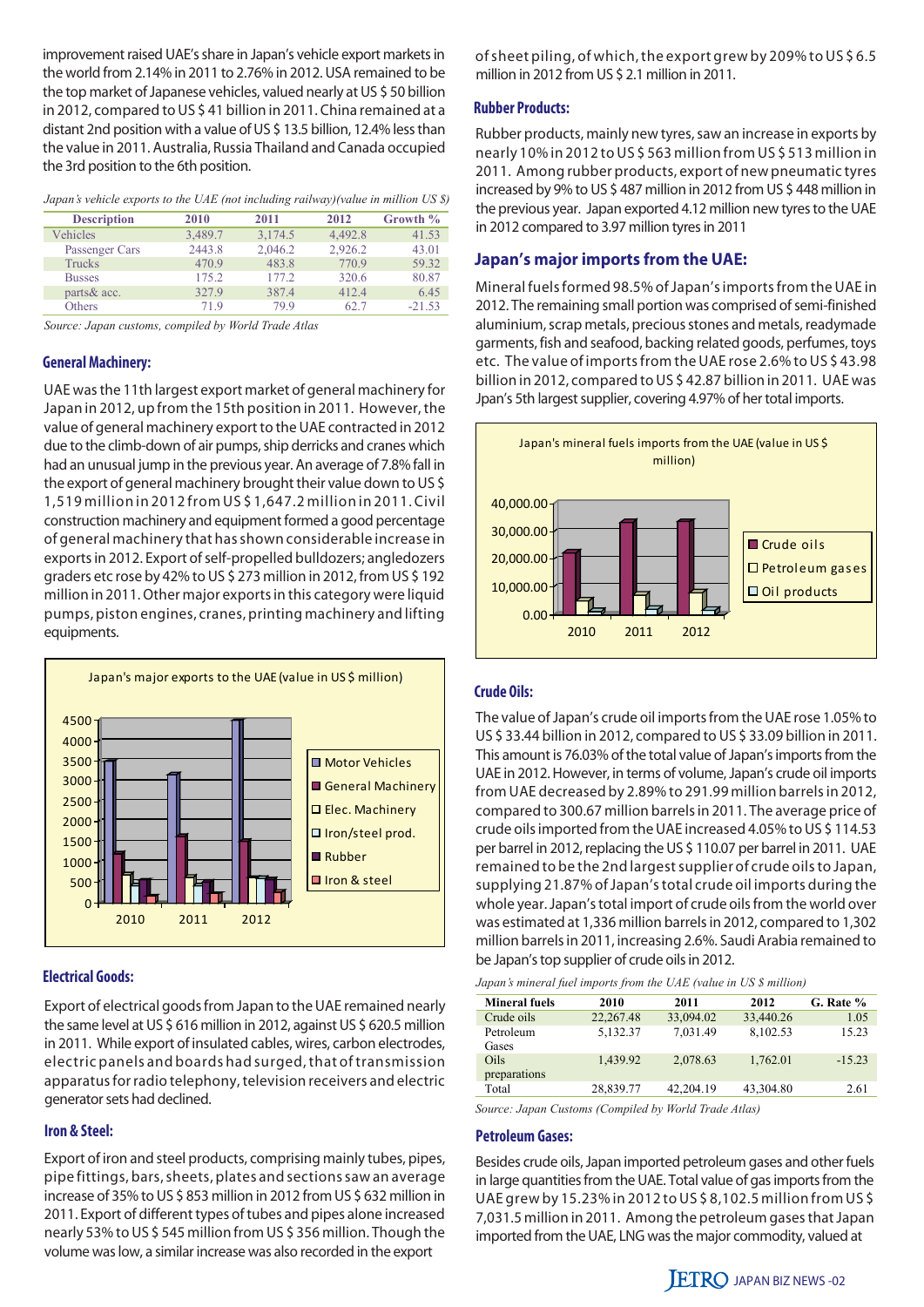#### **Petroleum Gases:**

US \$ 5 billion. Other categories of gas imports were Liquefied Propane and Liquefied Butane gases. In terms of volume, the total import of gases from the UAE in 2012 rose by 3.98% to 8.79 million tons from 8.46 million tons in the previous year. The average price of petroleum gases imported from the UAE in 2012 was US \$ 921.32 per metric ton, compared to US \$ 831.17 per metric ton in 2011, an increase of 10.85%.

#### **Aluminium:**

Japan's 2nd major commodity of import from the UAE was semi-finished aluminium that posted an 18% increase in volume in 2012. Japan imported a total of 242.75 million kg of aluminium from the UAE in 2012 against 205.64 million kg in 2011. A 13.6% decline in the average price of aluminium imported from the UAE helped Japan limit the cost at US \$ 553.2 million, in spite of the increased volume. The average price of aluminium that Japan imported from the UAE fell by 13.6% to US \$ 2.28 per kg in 2012 from US \$ 2.64 per kg in 2011. Japan's aluminium imports from the world over stood at 3.1 billion kg in 2012, nearly 1% higher than



the volume in 2011. However, due to a 10% decline in the average import price of aluminium – from US \$ 3 per kg in 2011 to US \$ 2.7 per kg in 2012, import cost decreased by around 10% to US \$ 8.3 billion in 2012 against US \$ 9.2 billion in 2011. UAE was Japan's 4th largest supplier of aluminium in 2012 after China, Russia and Australia.

| Japan's aluminium imports from major countries (value in US \$ million) |  |  |  |  |
|-------------------------------------------------------------------------|--|--|--|--|
|                                                                         |  |  |  |  |

| <b>Countries</b>   | 2010     | 2011     | 2012     | <b>Growth</b><br>$\frac{9}{6}$ |
|--------------------|----------|----------|----------|--------------------------------|
| China              | 1,390.71 | 1,902.44 | 1,598.19 | $-15.99$                       |
| Russia             | 1,012.28 | 1,154.39 | 1,268.60 | 9.89                           |
| Australia          | 1,458.93 | 1,464.74 | 1,218.79 | $-16.79$                       |
| UAE                | 329.83   | 543.53   | 553.17   | 1.77                           |
| <b>Brazil</b>      | 440.00   | 558.48   | 468.13   | $-16.18$                       |
| New Zealand        | 474.40   | 553.71   | 404.75   | $-26.90$                       |
| <b>USA</b>         | 331.58   | 421.81   | 392.15   | $-7.03$                        |
| Thailand           | 442.08   | 485.08   | 369.61   | $-23.80$                       |
| All others         | 2,142.02 | 2,138.64 | 2,004.45 | $-6.27$                        |
| <b>World Total</b> | 8,021.83 | 9,222,82 | 8,277.84 | $-10.25$                       |

*Source: Japan Customs (compiled by World Trade Atlas)*

#### **Other miscellaneous imports:**

Japan's other imports from the UAE included small amounts of copper scrap, plastic raw-materials and seafood, all of which had shown considerable growth in imports. Import of copper scrap

increased more than 80% to US \$ 43.1 million, compared to US \$ 23.9 million in the previous year. Similarly, import of plastic raw-materials doubled to US \$ 3.3 million from US \$ 1.65 million.

The value of Japan's fish and other seafood imports from the UAE, mostly of frozen fish, fillets and other fish meal grew to US \$ 2.06 million in 2012 from just 0.25 million in the previous year.

## **JETRO Dubai hosts business networking luncheon:**

## **"J Style" - Japanese fashion, beauty and lifestyle delegation in Dubai:**



On 28th February 2013, JETRO Dubai hosted a seminar and business networking luncheon for the visiting Japanese fashion and beauty delegation in Dubai at the Address Dubai Mall. The delegation's visit to Dubai was part of JETRO's recent initiative to promote the Japanese beauty and fashion products in the Middle East. The delegation also visited Riyadh, Saudi Arabia, prior to their visit to the UAE.

Mr. Hiroki Matsumoto, Managing Director of JETRO Dubai & MENA, gave the welcoming remarks at the start of the seminar. Ms. Mariko Arai, director of Fashion Industry Division, Creative Industries Promotion Department of JETRO, Tokyo, served as the moderator at the presentations and the networking luncheon. The delegation from Japan was comprised of the following companies:

- (1) World Co., Ltd. With Anatelier Brand presenting new basic style, while favouring simple clothing that fits current tastes, targeting intelligent, pure-hearted women who know to enjoy fashion. Filo de Seta Brand – presenting elegant and graceful style originating in Milan that offers luxurious everyday wear with style. Horoko Hayasi Brand – with Chicchissmo, Italian for "the ultimate in chic", as the key word, which is the brand for women who have a spirit of fun and possess their own values. Icebeat Brand with Hi-Tech fabric underwear, and Pink-latte brand – a new type of select shop for teenagers.
- (2) 212 Co., Ltd. With A Degree Fahrenheit brand fashion dress enriching the uniqueness of the individual, sophisticated decoration and sensual textures.
- (3) St. Louis International Inc., with le bois brand wide range of aging skin care products. le bois' beliefs lie in the principles of phytotherapy and Japanese and Chinese plant remedies as well as La(Western), Kan(Eastern) and Wa(Japnese) plant, culture and technology. le bois products were formulated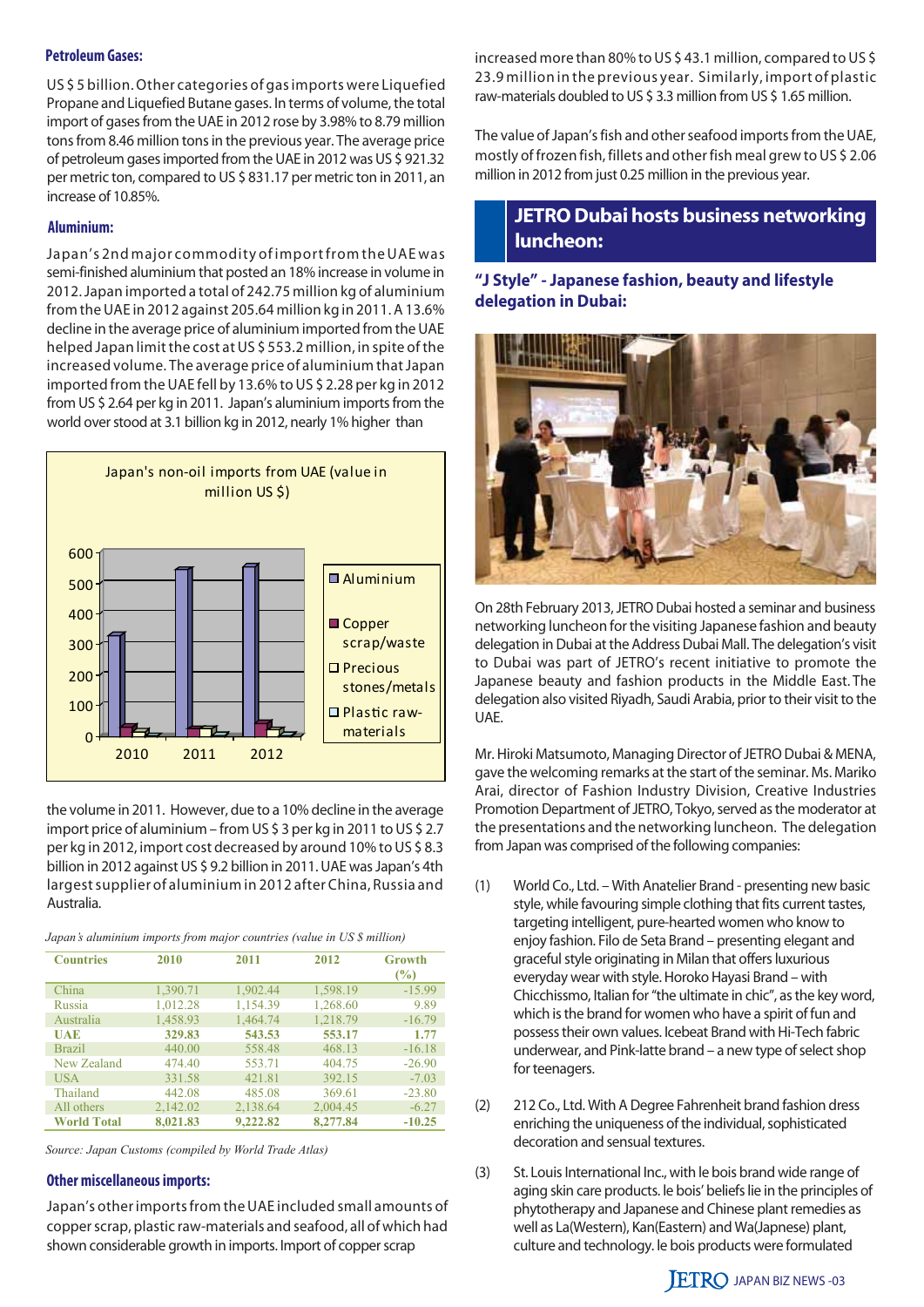after careful selection of natural ingredients based on their therapeutic effects and ability to support the self healing property of the skin.

(4) Coquette Co., Ltd, with Coquette Brand of hand bags. The Coquette hand bags are made in Japan for modern women,



with high quality original leathers and by Japanese traditional artisan techniques. They are stylish and practical leather handbags designed by female designer.

(5) Accent Corporation, with Standard CRAFT Brand of crafts. 'Craftholic' is a character launched in 2008 designed by Ikuko Yamamoto. Regardless of age or gender, CRAFT has an



 and become a 'CRAFTHOLIC' – addicted to CRAFT. Another brand of Accent Corporation presented in the event is wATM, a range of lifestyle products, including hand bags. This brand signifies "semi-Japanese style" which is conceptualized "cuteness" and "up-to-date fashion" for women's daily life.

(6) Ms. Ransetsu Ozawa with her Japanese Calligraphy.

Presentations by the Japanese companies were followed by presentations by five UAE companies from the same industries. Those companies from the UAE included 'The Doll House' (beauty), 'Tips and Toes' (beauty), 'Image Factor' (fashion), 'Gulf Mode' (fashion), and 'Special Editions at ADMC' (fashion editor).

Other UAE companies present in the seminar and the networking luncheon were 'SISTERS' (beauty), 'Beautypoint Trading' (beauty), 'Reach' (beauty), 'Emerging Beauty Brands' (beauty), 'Foo Dog' (doll), 'Sauce' (fashion), 'Topshop' (fashion), 'Citruss TV' (fashion & beauty), 'Uranio' (fashion & beauty), 'Cosmopolitan' (fashion media), 'Russian Empire Holding' (fashion & beauty), 'Time Out' - Gulf Today (fashion), 'Candy &Couture', 'Shades and coffee', 'HOB', 'Hayla with love', 'The Look Bureau', 'Beads, 'laces and shoes', 'Style Talk', 'Amna Atelier', 'The Monroe Affair', and finally Clyde & Co.', the prominent law firm in Dubai.

## **JETRO Content Business Seminar 2013 in Tokyo:**

#### **panellists include Mr. Amer Bitar of UAE-based Spacetoon Int'l, under JETRO's "Buyer Invitation Program".**

In conjunction with the Tokyo Anime Fair 2013 (TAF-2013), held on 21st and 22nd March 2013 at the Tokyo Big Site, Japan External Trade Organization (JETRO) organized a seminar on content business to update the Japanese industry professionals with the status of Japanese anime in different focused territories, and to highlight the business opportunities that lay ahead. The seminar was held on the first day of the Tokyo Anime Fair. During the seminar, global TV Network and producers spoke on "What is Attractive about Japanese Anime". The panellists were from U.S.A, Brazil, UAE, Germany and France. More than 100 people, mostly from Japanese and English production/ distribution companies attended the seminar.

Under the JETRO's "Buyer's Invitation Program", Mr. Amer Bitar, Managing Director of 'Spacetoon International', Dubai participated in the seminar. He was also one of the five panellists. Spacetoon Dubai is a TV animation company, and a pioneer in the production and distribution of animation products in the MENA region. Spacetoon has also been a pioneer in buying Japanese animation products and broadcasting them on TV in the MENA region. The other panellists in the seminar were Mr. Brian Alan Miller of 'Cartoon Network Studio' of the U.S., Mr. Fernando Sugueno of 'Brandeirantes TV & Radio' of Brazil, Ms. Anja Pallasch of 'Universum Film' of Germany, and Mr. David Bessieres of 'Canal+Group' of France.



Ms. Mami Toyonaga, General Manager – International Research Department of JETRO – Tokyo served as Moderator of the seminar.

Mr. Amer Bitar said that he had met with more than 20 Japanese animation companies during his visit to Japan, and found a lot of opportunities to build a fruitful business relationship with the companies. He also found that the Japanese companies were so interested in developing the Middle Eastern market.



**JETRO JAPAN BIZ NEWS -04**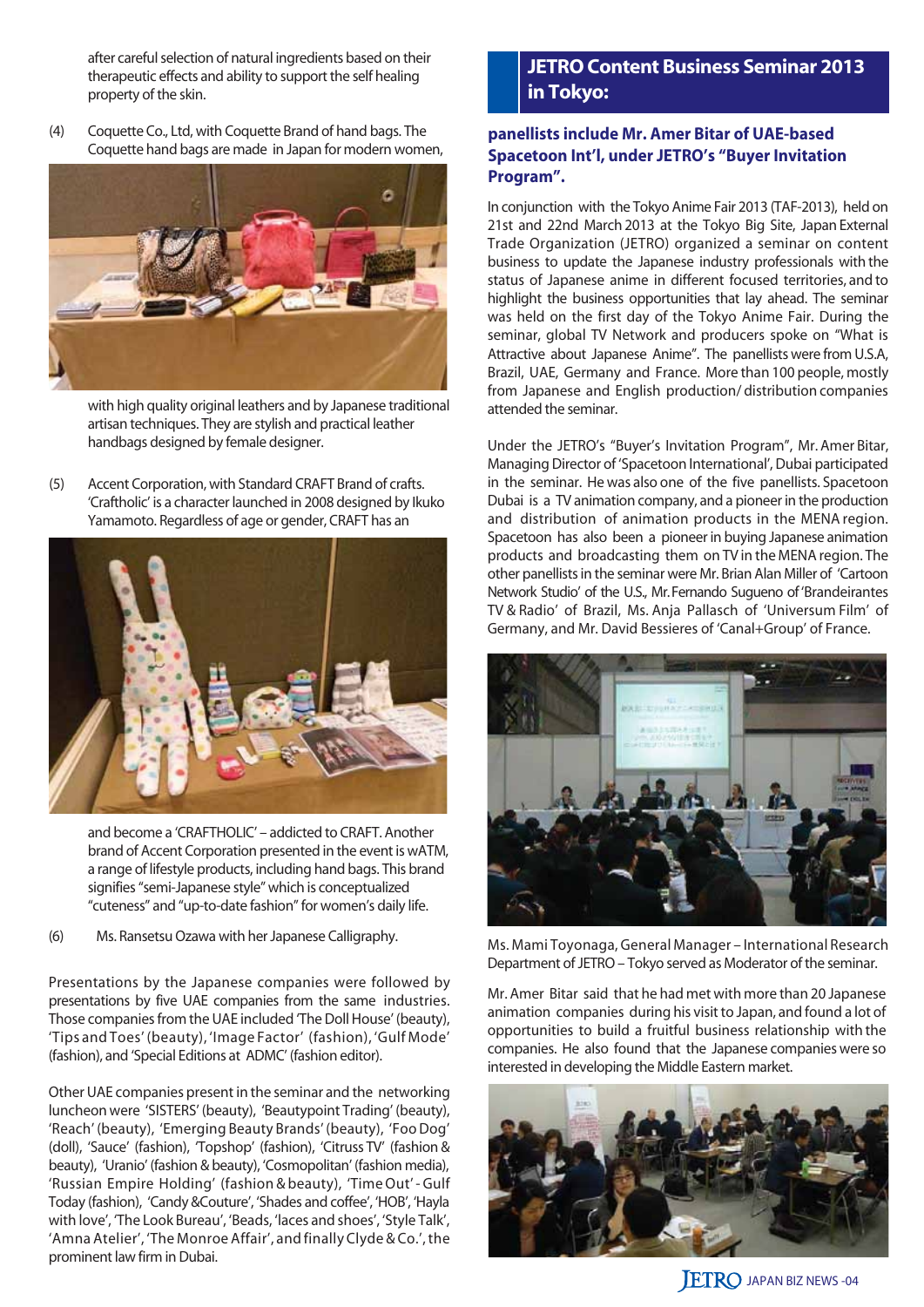He expressed his readiness to help them enter into this very important market. Bitar said that there was a huge market for Japanese animation industry in the Middle East, from different sectors such as TV series, films, online & video games, licensing, merchandising etc.

The program was organized as part of JETRO's hosting of numerous events to further expand Japanese contents abroad, including anime.

## **JETRO Seminar on MENA Economic and Political developments:**

A one-day seminar on recent economic and political developments in the Middle East and North Africa (MENA) region was organized by JETRO Dubai at its premise on 14th February 2013. Fifty officials from different Japanese companies in the UAE attended the seminar.



Dr. Keiichiro Komatsu, Principal of Komatsu Research and Advisory, London was the main speaker. Seminar was moderated by Mr. Yasuaki Uchino of JETRO Dubai.

## **ESMA extends grace period for the use of non-removable plug adaptors for 6 months:**

The Emirates Authority for Standardization & Metrology (ESMA) in the UAE has extended the grace period for the use of ESMA approved non-removable plug adaptors for all single-phased electrical, electronics, information technology (IT) and office appliances and equipment having a current rating of up 13Ampere, for a period of six months from 1st January 2013. ESMA issued a circular in this effect on 2nd January 2013.

In December 2011, the Board of Directors of ESMA has decided to ban the use of 2-pin plugs for all single-phased electrical appliances in use, in the UAE.

Accordingly a circular was issued in January 2012, informing that all single-phase electrical, electronics, Information Technology and office appliances and equipment having a current rating of up to 13 Ampere shall be fitted with BS 1363 type plug (Class I with earthing terminal and Class II with dummy earth pin). Use of ESMA approved non-removable plug-adaptors, compliant to UAE S.BS



1363-5:2010 was allowed until 31st December 2012 in order to allow manufacturers and traders time to comply with the new regulation. This temporary arrangement was to ensure that safe adaptors are used for all electrical appliances and equipment. As per the January 2012 circular, use of plug adaptors would no longer be allowed with effect from 1st January 2013. ESMA has now extended this grace period for another six months until 30th June 2013.

## **Topics of Japanese Economy and Industry**

#### **Bank of Japan targets 2% inflation in two years:**

Faced with continuing deflation trend, the Bank of Japan (BOJ), Japan's Central Bank - has embarked on a path of 'Quantitative and Qualitative Monetary Easing' aimed at attaining a 2% inflation in two years time. This program is based on the initiatives taken by the new Japanese Prime Minister Shinzo Abe to prop up the Japanese economy from its current weaknesses. Accordingly, the Bank of Japan has taken up a wide range of monetary easing efforts, including the implementation of the zero interest rate policy, and the quantitative and qualitative easing policy. A period of two years has been given to accomplish the target, as it is assumed that the effects of the various measures would take at least two years to permeate through different layers of the economy.

Announcing the different methods of monetary easing, Haruhiko Kuroda, the newly appointed Governor of Bank of Japan has recently reiterated the Bank's resolve to strictly implement the easing policies. In a speech recently at a meeting held by the Yomiyuri International Economic Society in Tokyo, Kuroda said that a strong message would be sent to the markets and economic entities with clarity and intelligibility, thereby dramatically changing the expectations of market participants as well as firms and households.

#### **New phase of monetary easing, both in terms of quantity and quality:**

The Bank embarks on the monetary easing in the quantitative and qualitative side simultaneously to attain this commitment.

Concretely, the bank plans to increase the monetary base (i.e, quantity) at an annual pace of about 60-70 trillion yen. The monetary base is the currency supplied to the economy as a whole by the Bank. In other terms, it is the sum of banknotes and coins in circulation and financial institutions' current account deposits at the Bank of Japan. As of end-2012, the amount outstanding was 138